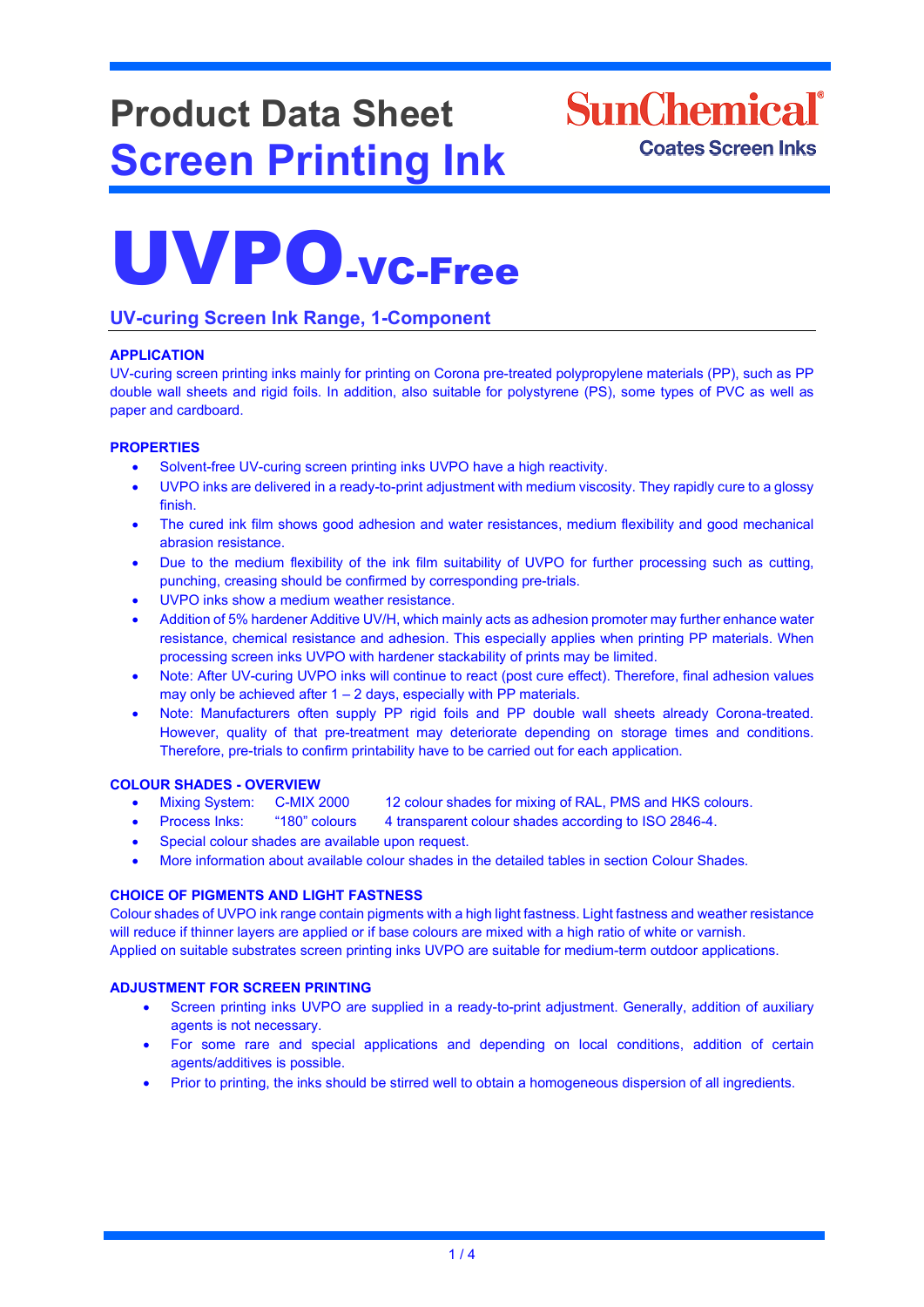#### **AUXILIARY AGENTS**

| <b>Application</b>         | <b>Product</b>        | <b>Addition in % by weight Additional Information</b> |                                                  |
|----------------------------|-----------------------|-------------------------------------------------------|--------------------------------------------------|
| <b>Thinning</b>            | Additive UV/V*        | Max. 10%                                              | <b>Standard thinner</b>                          |
| <b>Viscosity increase</b>  | Thickening powder     | $1 - 2 \%$                                            | <b>Stir with mixer</b>                           |
| <b>Matting</b>             | Matting powder        | $5 - 10%$                                             | <b>Stir with mixer</b>                           |
| <b>Reactivity increase</b> | LAB-N 551564          | $1 - 3%$                                              | <b>Photoinitiator</b>                            |
|                            | LAB-N 560700          | $3 - 5%$                                              | <b>Photoinitiator</b>                            |
| Flow agent                 | <b>Additive UV/VM</b> | $1 - 2%$                                              | Do not overdose!                                 |
|                            | <b>Additive UV/N</b>  | $1 - 2%$                                              | Wetting agent, also promotes flow<br>properties. |
| <b>Adhesion promoter</b>   | <b>Additive UV/H</b>  | 5%                                                    | <b>Stir with mixer</b>                           |

\* Thinner Additive UV/V is a reactive UV monomer, not a commercial solvent!

#### **OVERPRINTING**

Generally, it is not necessary to overprint UVPO inks with varnish. If required, however, overprinting with varnish UVPO/E50-VC-Free is possible.

#### **BRONZE COLOURS, MIXING OF BRONZE INKS**

Bronze colours with a stable shelf are available upon request.

Printers can mix bronzes themselves using bronze pastes B 75, B 76, B 77 and B 79 as well as bronze powder B 78-POWDER.

These "B" bronze pastes and "B" bronze powder are mixed with varnish UVPO/E50-VC-Free prior to processing.

Mixing ratios in parts by weight: Gold bronze paste/powder to UVPO/E50-VC-Free = 1 : 3 - 4 Silver bronze paste to UVPO/E50-VC-Free = 1:4-5

- **Note:** For technical reasons these mixtures only have a pot life of approx. 6 8 h! Afterwards ink will thicken and become solid.
- **Note:** B bronzes are prone to oxidation (Exception B 78-POWDER). Therefore, overprinting with UVPO/E50-VC-Free is recommended. B 78-POWDER does not tend to oxidation. The pale copper shade will not darken with time.

#### **DRYING / UV-CURING**

- UVPO inks only dry/cure under UV-radiation.
- Suitable UV-driers with Hg medium-pressure lamps (250 400 nm) and an efficiency between 80 and 200 W/cm have to be used.
- Preferably, use reflectors with a focussed radiation.
- Ensure an even radiation (intensity/distance to the lamps) of the whole printed image.
- Curing parameter depend on thickness of printed ink layer, colour, substrate or substrate quality and temperature as well as construction and performance of the UV drier.
- Curing energy required depends on number of printed ink layers (check intermediate adhesion), printed layer thickness, colour and type of substrate. Hence, printers should determine the exact required energy with their own UV-drier.
- **UV-curing energy guide values:**  (printed with 150-*31* fabric*,* white substrate) **UV-energy: 250-300 mJ/cm²**

(measured with Kühnast UV-integrator, 250 – 410 nm, max. 365 nm)

**Belt speed: UV-radiator: 1 x 120 W/cm: 10 - 15 m/min.**

**2 x 120 W/cm: 20 - 30 m/min.**

• Adhesion should only be checked several minutes after curing. Due to the post-curing process of the ink and depending on the substrate, sufficient adhesion may sometimes only be achieved after up to 48 hours.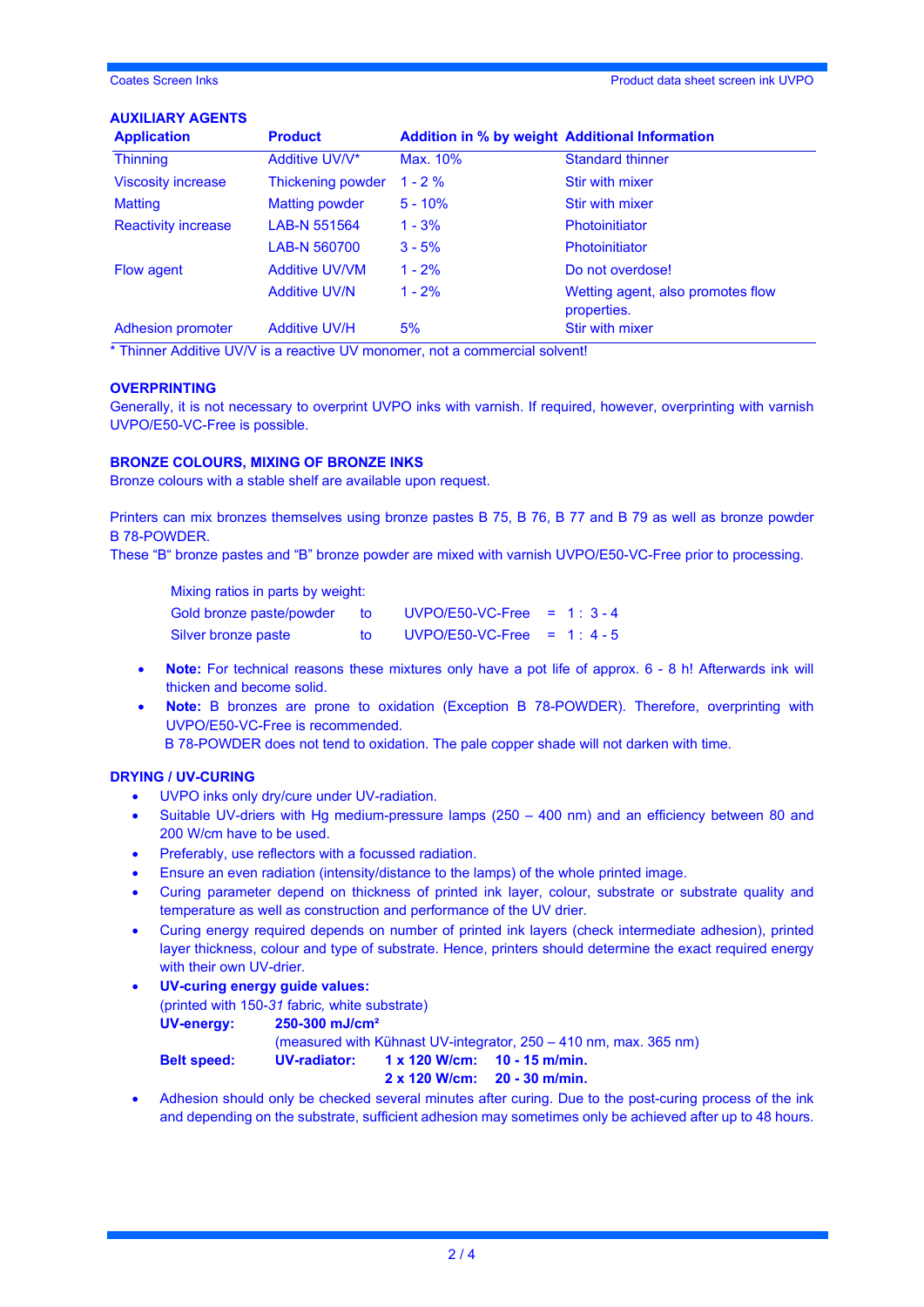#### **Hardener:**

Alternatively, screen inks UVPO can be processed as 2-component ink with **hardener Additive UV/H.** Addition of hardener Additive UV/H, which mainly acts as adhesion promoter may further enhance water resistance, chemical resistance and adhesion. This especially applies when printing PP materials. When processing screen inks UVPO with hardener stackability of prints may be limited.

UVPO and hardener Additive UV/H are mixed at a ratio of **ink : hardener = 20 : 1** (parts by weight). Hardeners are sensitive to humidity. Therefore, containers always have to be tightly closed.

#### **Pot life:**

- Ink mixed with hardener may only be processed within a limited period of time (=pot life)
- **Pot life of UVPO + hardener is approx. 72 h (at 20°C).** Higher temperatures will reduce pot life.
- We do not recommend processing the inks for longer than the pot life as adhesion and resistance properties will then continually deteriorate, even if the ink still seems to be liquid and processable.

#### **Hardener Reaction**

Basically, the increased adhesion properties influenced by the hardener are only achieved by a further chemical cross linkage reaction between ink and hardener. This cross linkage reaction depends on time and temperature (reaction time). After UV curing, prints should be stored for at least 72 hours at a temperature > 15°C.

#### **Resistance Tests**

Resistances should not be checked before the ink has fully cured/cross-linked, 24 hours after UV curing at the earliest.

#### **SCREEN FABRIC / STENCILS**

UVPO inks are formulated for printing with fabrics of 120 – 165 threads/cm. Printability and especially UV-curing properties with coarser or finer fabrics should be evaluated by corresponding trials.

All copy emulsions and capillary films suitable for solvent based and UV-curing screen inks can be used, such as our program of SunCoat or Murakami products.

#### **CLEANING**

Uncured UV inks can be removed from stencils and tools using our solvent based universal cleaning agents of the URS range.

Cleaning of cured UV inks is very time-consuming and hardly ever possible.

Note: As the acrylates contained in these UV inks may cause skin irritation, clean contaminated skin with water and soap immediately. Remove and clean contaminated clothing straightaway.

#### **PACK SIZE**

Screen printing inks UVPO are delivered in 1 and 5 litre containers. Other pack sizes are available upon request.

#### **SHELF LIFE**

In closed original containers, UVPO inks generally have a shelf life of 1 year from date of production. For exact date of expiry, please refer to the label.

#### **SAFETY DATA SHEETS**

Read safety data sheet prior to processing. Safety data sheets comply with Regulation (EC) No. 1907/2006 (REACH), Appendix II.

#### **CLASSIFICATION AND LABELLING**

Hazard classification and labelling comply with Regulation (EC) No. 1272/2008 (CLP/GHS).